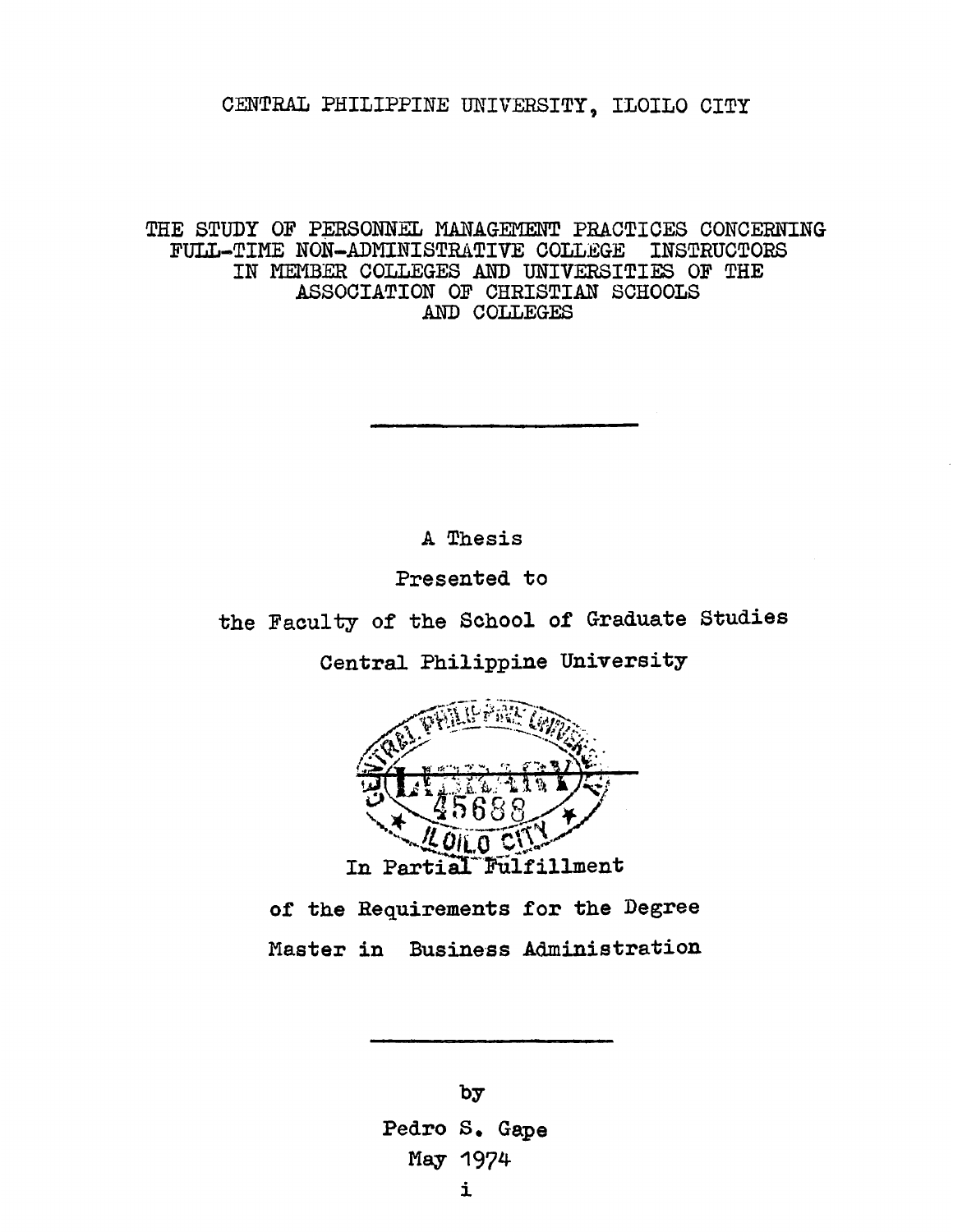## **CHAPTER I**

## **INTRODUCTION**

**It is generally assumed that the success or failure of any human pursuit depends on the type of personnel who perform the assigned tasks necessary to the accomplishment of the desired objective. This is true of school systems as it is of other organizations where the utilization of human effort is involved.1**

**The extent to which public or private education succeeds in its objective of offering and maintaining quality education will depend, to a large extent, upon the quality of personnel engaged in the educative process.2 This general assumption does not of course detract from the importance of other factors like having an impressive school plant, sufficient laboratory facilities, a wellstocked library, etc. These are important and necessary, too. However, the degree of their effectiveness rests on the people who direct and utilize them.**

**Effective utilization of human resources calls for equally effective personnel management practices. Some**

**<sup>1</sup>William B. Castetter, Administering the School** Personnel (The Macmillan Company, 1962), p. 4.  $2_{\text{IDid}}$ .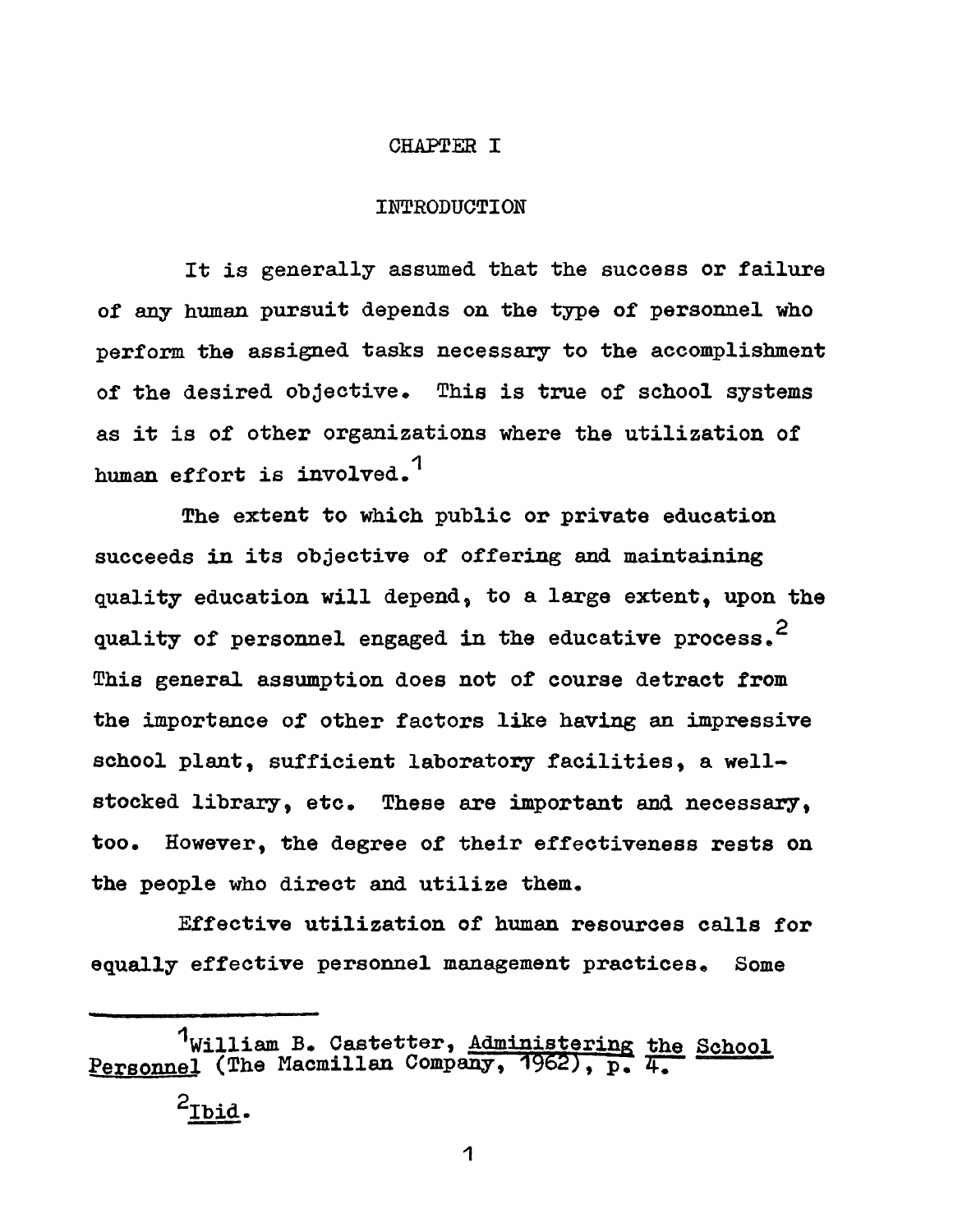**of the more significant areas that may bear looking into are the following:**

**1. Recruitment, selection, and assignment of staff members,**

**2. Orientation or induction of staff members,**

**3 . Employee development programs,**

**4 . Employee retention and dismissal,**

**5 . Salary administration, and**

**6 . Employee benefits and services.**

**Christian educational institutions in the Philippines are endeavoring to improve their personnel management practices just as they are so doing in other aspects of their administrative programs.**

**Christian schools may be few compared with the total number of private educational institutions in the entire archipelago; however, they play a crucial role in achieving the nation's educational objectives, out of proportion to** their small number. For while they are to be held account**able mainly for the development of the physical and mental** capabilities of the individual student, they perform an even more important task--the development of their spir**ituality. In addition. they have contributed to responsible leadership in the nation.**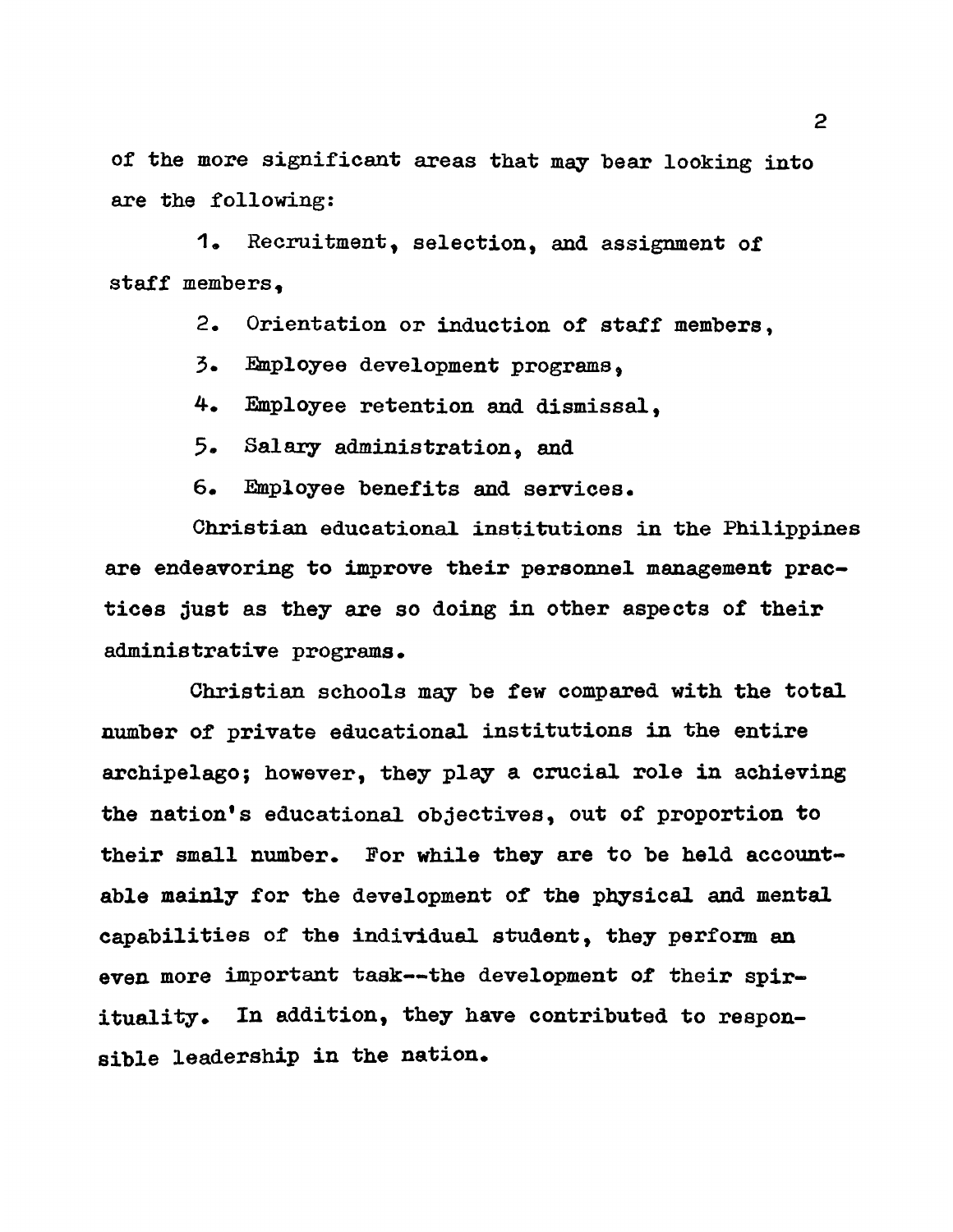No so-called Christian school, however, can be more **Christian than the way it treats its personnel, neither can it he more efficient than the personnel it employs. It follows, therefore, that Christian schools must he expected to maintain effective personnel management practices.**

## **I. THE PROBLEM**

**Statement of the problem. This study attempts to describe the personnel practices of the member colleges and universities of the Association of Christian Schools and Colleges concerning full-time, non-administrative college instructors.**

**This research study attempts to answer these questions:**

**1 . What are the practices of member colleges and universities in (a) the recruiting and selecting regular** faculty members, (b) the inducting or orienting those **selected, (c) developing faculty or giving them inservice training, (d) handling salary administration, (e) handling faculty turnover (as a facet of faculty retention and dismissal), and (f) providing faculty benefits and services?**